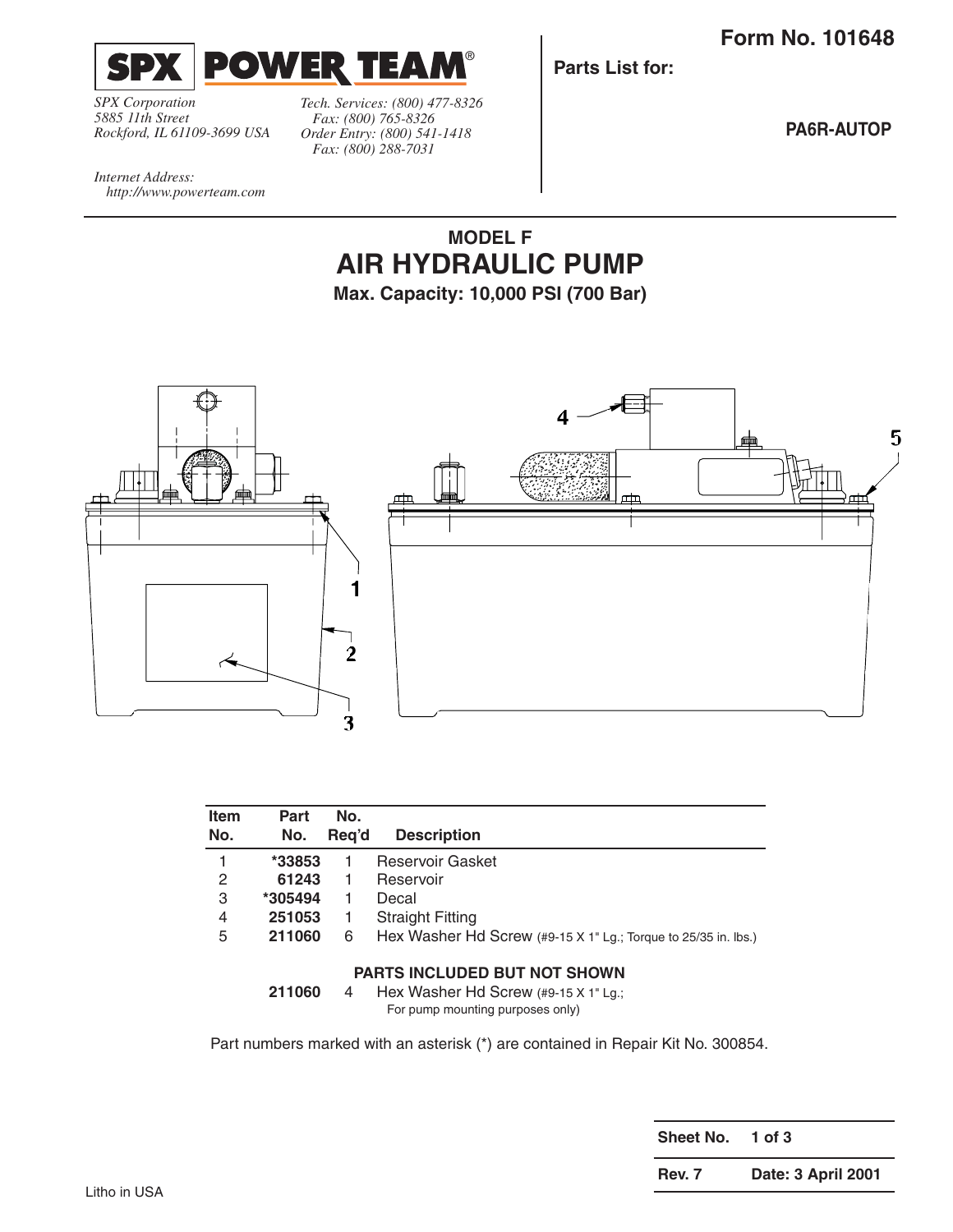

| <b>TOP &amp; END VIEW</b> |  |
|---------------------------|--|
|---------------------------|--|

| <b>Item</b><br>No. | Part<br>No. | No.<br>Req'd          | <b>Description</b>                               |
|--------------------|-------------|-----------------------|--------------------------------------------------|
| 1                  | 11434       | 2                     | Soc. Hd. Cap Screw $(10-24$ UNC X $1/2$ Lg.)     |
| 2                  | 11089       | $\mathbf{2}^{\prime}$ | Washer (#10 bolt)                                |
| 3                  | 251054      | 1                     | <b>Straight Fitting</b>                          |
| 4                  | 420965BK2   | 1                     | Cover Plate                                      |
| 5                  | 11151       | 6                     | Soc. Hd. Cap Screw (10-24 UNC X 1-1/4" Lg.;      |
|                    |             |                       | Torque to 50/60 in. lbs.)                        |
| 6                  | 420293      | 1                     | Valve Body                                       |
| 7                  | 58685       | 1                     | Release Valve Body                               |
| 8                  | 11127       | 1                     | Sq. Male Drive Plug (3/8 NPTF)                   |
| 9                  | 251689      | 1                     | Filler/Breather Cap                              |
| 10                 | *10273      | 1                     | O-ring (13/16 X 5/8 X 3/32; Nitrile)             |
| 11                 | 64767       | 1                     | Pump Body                                        |
| 12                 | 17428       | 4                     | Soc. Hd. Cap Screw (1/4-20 UNC X 3-1/2" Lg.;     |
|                    |             |                       | Torque to 85/95 in. lbs. oiled;                  |
|                    |             |                       | NOTE: Cross torque in increments of 30 in. lbs.) |

Part numbers marked with an asterisk (\*) are contained in Repair Kit No. 300854.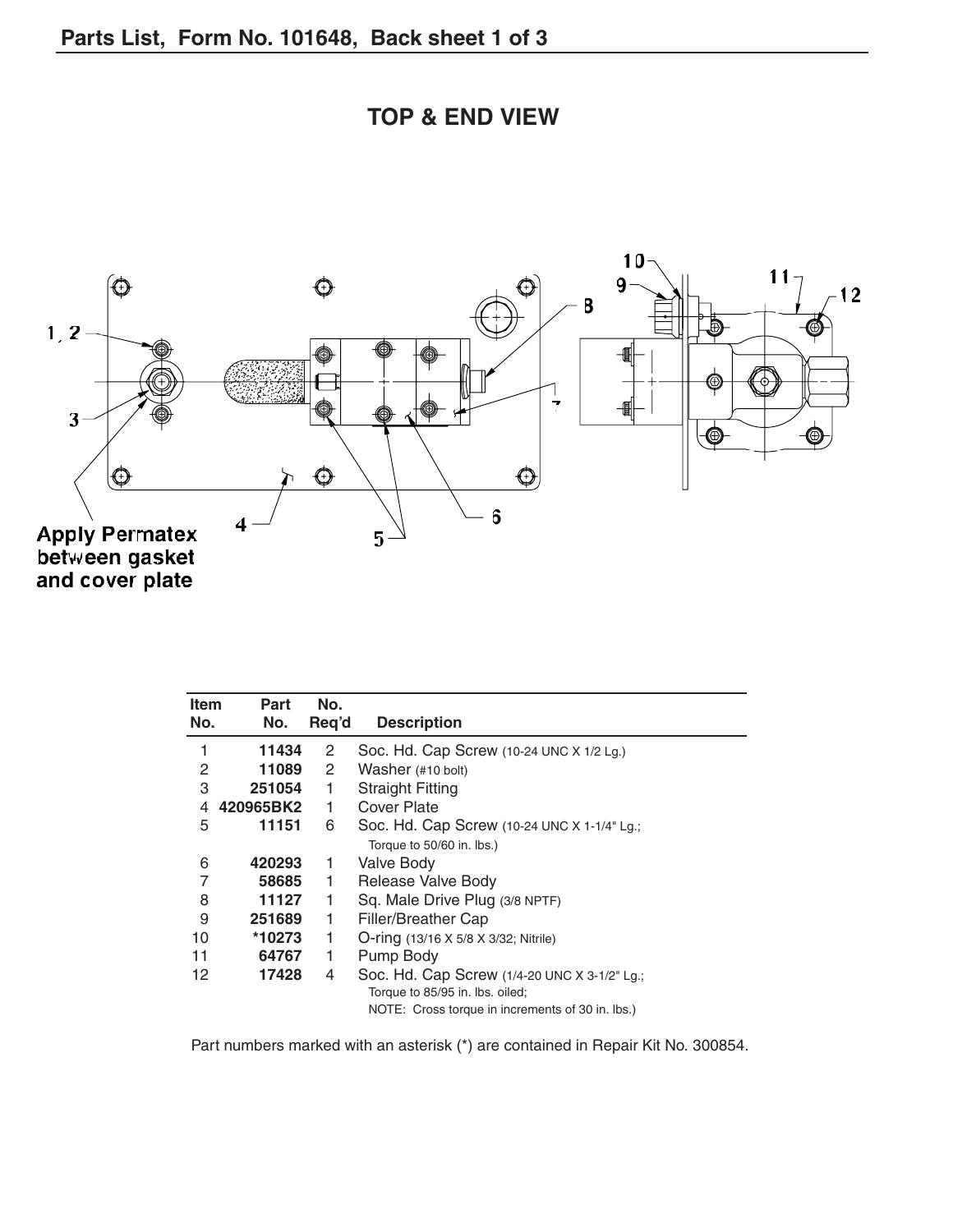<span id="page-2-0"></span>

DETAIL "B"

| Sheet No. | 2 of 3             |
|-----------|--------------------|
| Rev. 7    | Date: 3 April 2001 |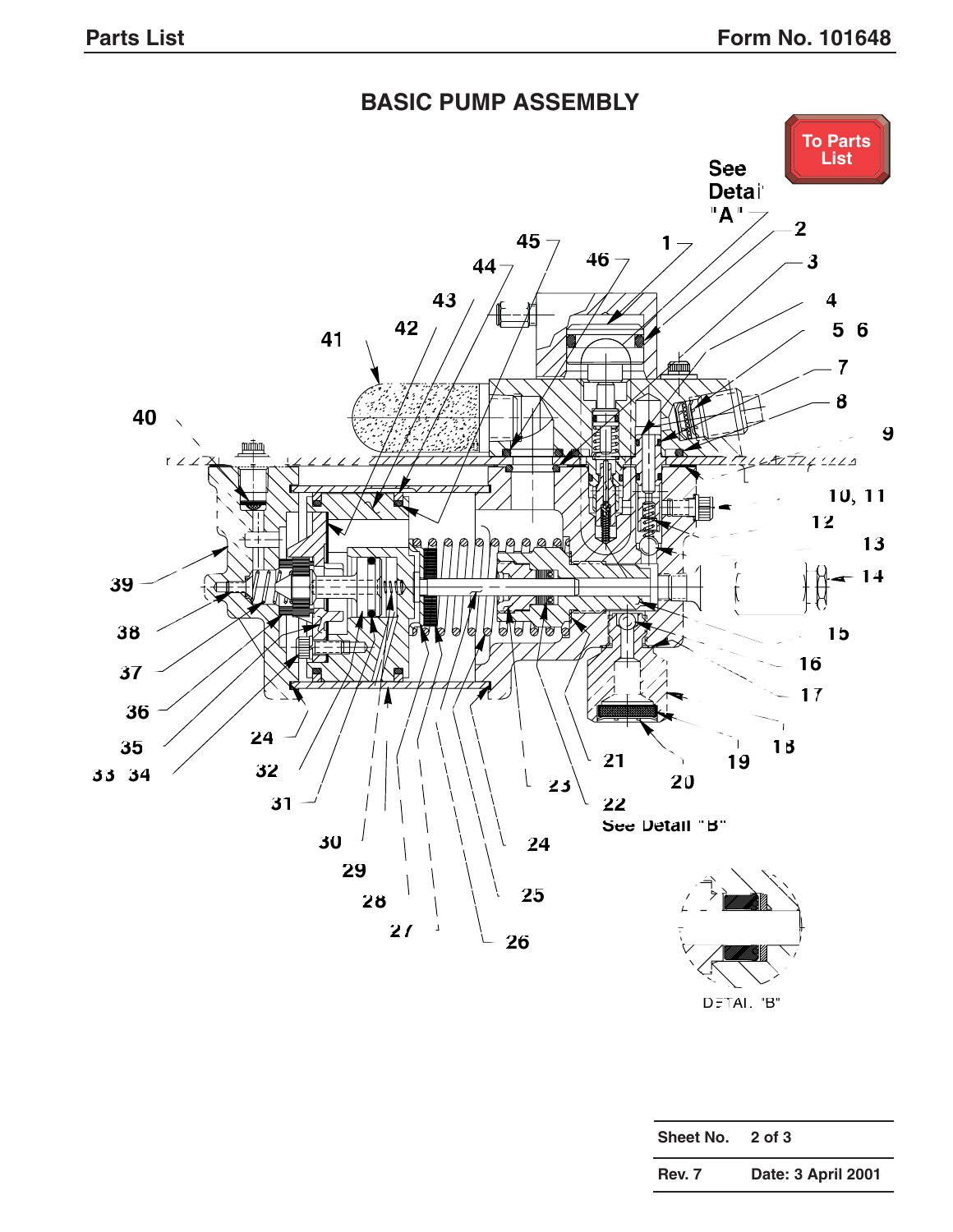<span id="page-3-0"></span>

| Part    | No.                                                                         | <b>Description</b>                                                                                                                                                                                                                                                                                                                                                                                         |
|---------|-----------------------------------------------------------------------------|------------------------------------------------------------------------------------------------------------------------------------------------------------------------------------------------------------------------------------------------------------------------------------------------------------------------------------------------------------------------------------------------------------|
|         |                                                                             |                                                                                                                                                                                                                                                                                                                                                                                                            |
|         |                                                                             | <b>Piston Release</b>                                                                                                                                                                                                                                                                                                                                                                                      |
|         |                                                                             | O-ring (1-1/8" X 7/8 X 1/8; Apply Lubricant)<br>O-ring (3/4 X 9/16 X 3/32; Nitrile)                                                                                                                                                                                                                                                                                                                        |
|         |                                                                             | <b>Check Valve Body</b>                                                                                                                                                                                                                                                                                                                                                                                    |
|         |                                                                             | Oil Filter Disc                                                                                                                                                                                                                                                                                                                                                                                            |
|         |                                                                             | Retaining Ring (9/16 hole)                                                                                                                                                                                                                                                                                                                                                                                 |
|         |                                                                             | O-ring (3/8 X 1/4 X 1/16; Urethane)                                                                                                                                                                                                                                                                                                                                                                        |
|         |                                                                             | O-ring (1-5/8" X 1-3/8" X 1/8; Nitrile)                                                                                                                                                                                                                                                                                                                                                                    |
|         |                                                                             | Gasket                                                                                                                                                                                                                                                                                                                                                                                                     |
|         |                                                                             | Washer (3/8 X 1/4 X 1/32)                                                                                                                                                                                                                                                                                                                                                                                  |
|         |                                                                             | Soc. Hd. Cap Screw (1/4-20 UNC X 3/8 Lg.;                                                                                                                                                                                                                                                                                                                                                                  |
|         |                                                                             | Torque to 90/110 in. lbs.)                                                                                                                                                                                                                                                                                                                                                                                 |
|         |                                                                             | Compression Spring (5/32 O.D. X 3/4 Lg.)                                                                                                                                                                                                                                                                                                                                                                   |
|         |                                                                             | Steel Ball (9/32 Dia.)                                                                                                                                                                                                                                                                                                                                                                                     |
| 21278   |                                                                             | Relief Valve (Apply loctite 592 [Power Team #905516] or equiv. &                                                                                                                                                                                                                                                                                                                                           |
|         |                                                                             | torque to 150/170 in. lbs.)                                                                                                                                                                                                                                                                                                                                                                                |
|         |                                                                             | Piston Cylinder (Torque to 90/100 ft. lbs. oiled)                                                                                                                                                                                                                                                                                                                                                          |
|         | 1                                                                           | Steel Ball (1/4 Dia.)                                                                                                                                                                                                                                                                                                                                                                                      |
| *10261  | 1                                                                           | Copper Washer (3/4 X 19/32 X 1/32)                                                                                                                                                                                                                                                                                                                                                                         |
| 308893  | 1                                                                           | <b>Filter Adapter</b>                                                                                                                                                                                                                                                                                                                                                                                      |
| 214578  | 1                                                                           | Filter                                                                                                                                                                                                                                                                                                                                                                                                     |
| 214586  | 1                                                                           | <b>Internal Retaining Ring</b>                                                                                                                                                                                                                                                                                                                                                                             |
| *10263  | 1                                                                           | Copper Washer (1" X .765 X 1/32)                                                                                                                                                                                                                                                                                                                                                                           |
| *13934  | 1                                                                           | U-cup & Backup                                                                                                                                                                                                                                                                                                                                                                                             |
| *304295 | 1                                                                           | Retainer (Note: See "INSTRUCTIONS FOR RETAINER                                                                                                                                                                                                                                                                                                                                                             |
|         |                                                                             | REPLACEMENT" on back sheet 3 of 3.)                                                                                                                                                                                                                                                                                                                                                                        |
|         | 2                                                                           | Back-up Ring (2-15/16" X 2-3/4" X .045)                                                                                                                                                                                                                                                                                                                                                                    |
| *13938  | 1                                                                           | Compression Spring (1.452 O.D. X 4-7/16" Lg.)                                                                                                                                                                                                                                                                                                                                                              |
| 28226   | 1                                                                           | Piston                                                                                                                                                                                                                                                                                                                                                                                                     |
| 203143  |                                                                             | <b>Bumper</b>                                                                                                                                                                                                                                                                                                                                                                                              |
|         |                                                                             | <b>Spring Guide</b>                                                                                                                                                                                                                                                                                                                                                                                        |
|         |                                                                             | Air Cylinder (NOTE: Locate groove on upper half (top)                                                                                                                                                                                                                                                                                                                                                      |
|         |                                                                             | of pump with chamfered tube end towards rear head as shown.)                                                                                                                                                                                                                                                                                                                                               |
|         |                                                                             | Compression Spring (3/16 O.D. X 1-11/16" Lg.)                                                                                                                                                                                                                                                                                                                                                              |
|         |                                                                             | O-ring (.900 X .706 X .097; Nitrile)                                                                                                                                                                                                                                                                                                                                                                       |
|         |                                                                             | <b>Exhaust Valve Stem</b>                                                                                                                                                                                                                                                                                                                                                                                  |
|         |                                                                             | Lockwasher (For #10 bolt)                                                                                                                                                                                                                                                                                                                                                                                  |
|         |                                                                             | Screw (#10-24 X 1/2 Lg.; Torque to 50/55 in. lbs.)                                                                                                                                                                                                                                                                                                                                                         |
|         |                                                                             | Piston End Plate                                                                                                                                                                                                                                                                                                                                                                                           |
|         |                                                                             | <b>Piston Poppet</b>                                                                                                                                                                                                                                                                                                                                                                                       |
|         |                                                                             | Compression Spring (.485 O.D. X .915 Lg.)                                                                                                                                                                                                                                                                                                                                                                  |
|         |                                                                             | Hex Soc. Flat Hd. Cap Screw (8-32 UNC X 3/8 Lg.;<br>Torque to 12/18 in. lbs.)                                                                                                                                                                                                                                                                                                                              |
|         |                                                                             | <b>Rear Head</b>                                                                                                                                                                                                                                                                                                                                                                                           |
|         | 1                                                                           | <b>Filter Disc</b>                                                                                                                                                                                                                                                                                                                                                                                         |
|         | 1                                                                           | Muffler                                                                                                                                                                                                                                                                                                                                                                                                    |
|         | 1                                                                           | Gasket                                                                                                                                                                                                                                                                                                                                                                                                     |
| 52390   | 1                                                                           | Piston Body                                                                                                                                                                                                                                                                                                                                                                                                |
| *14265  | 2                                                                           | <b>Piston Ring</b>                                                                                                                                                                                                                                                                                                                                                                                         |
| *251835 | 2                                                                           | O-ring (2-1/2" X 2-5/16" X 3/32; Nitrile)                                                                                                                                                                                                                                                                                                                                                                  |
| *10276  | 1                                                                           | O-ring (1" X 3/4 X 1/8; Nitrile)                                                                                                                                                                                                                                                                                                                                                                           |
|         | No.<br>*10272<br>*11841<br>*351021<br>*12692<br>*211052<br>*10241<br>250461 | Req'd<br>34757<br>1<br>1<br>*208144<br>1<br>1<br>34378<br>1<br>*250638<br>2<br>*11088<br>2<br>*12522<br>1<br>1<br>1<br>*10442<br>1<br>10002<br>*10445<br>1<br>1<br>*10423<br>1<br>1<br>45278<br>*10375<br>*17429<br>1<br>1<br>210994<br>$\mathbf{1}$<br>37434<br>1<br>1<br>305475<br>1<br>3<br>3<br>211054<br>1<br>33822<br>1<br>*28183<br>1<br>*205679<br>1<br>*205674<br>37468<br>1<br>*216296<br>*28239 |

Part numbers marked with an asterisk (\*) are contained in Repair Kit No. 300854.

Note: Shaded areas reflect last revision(s) made to this form.

**To**<br>Drawing